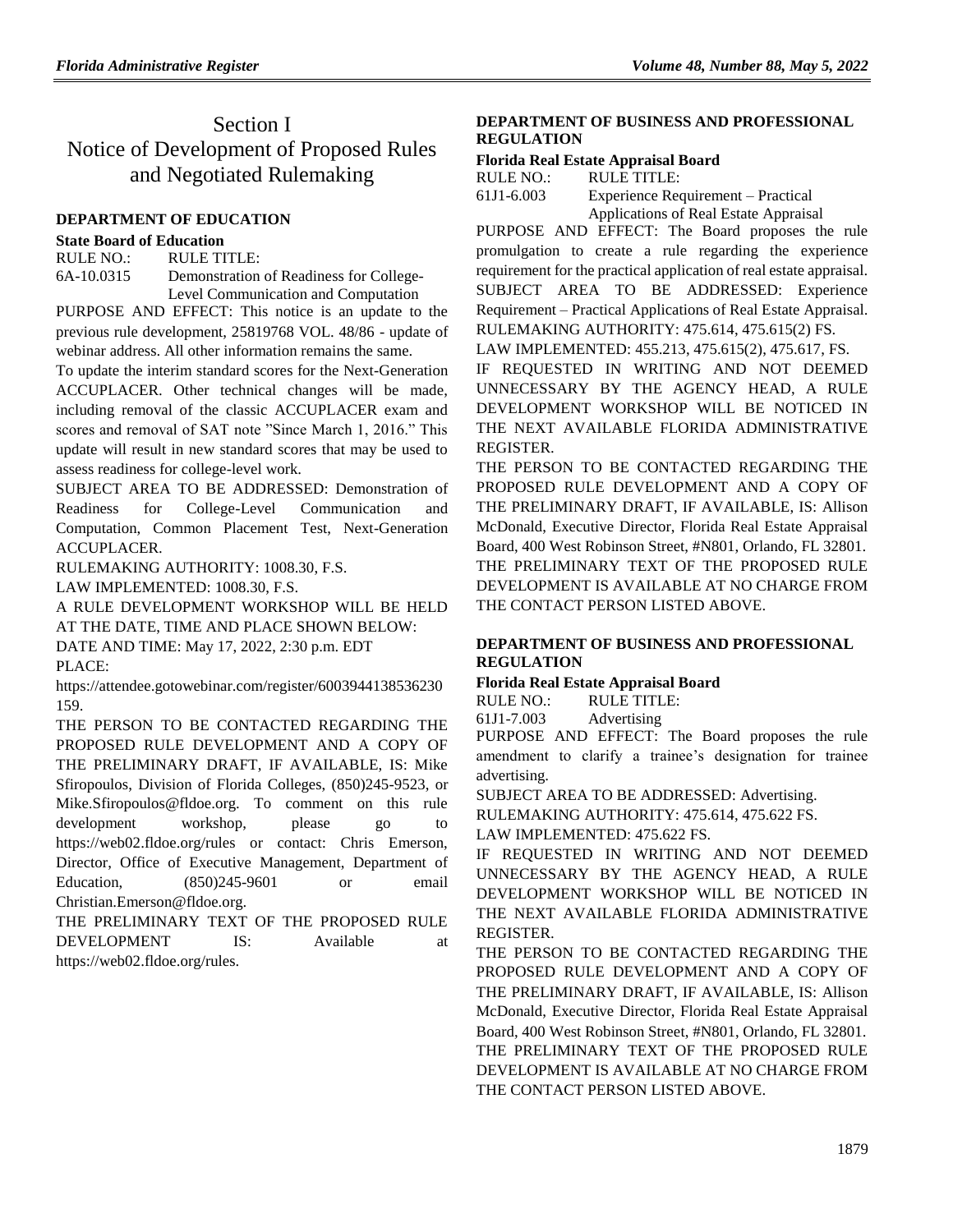### **[DEPARTMENT OF HEALTH](https://www.flrules.org/gateway/department.asp?id=64)**

#### **[Board of Pharmacy](https://www.flrules.org/gateway/organization.asp?id=307)**

RULE NO.: RULE TITLE: [64B16-26.1032](https://www.flrules.org/gateway/ruleNo.asp?id=64B16-26.1032) Immunization Administration Certification Application for Pharmacists & Pharmacy Interns

PURPOSE AND EFFECT: The Board proposes the rule amendment to update the title of the incorporated form and to revise the incorporated form for purposes of implementing Chapter 2022-60, Laws of Florida.

SUBJECT AREA TO BE ADDRESSED: Immunization Administration Certification Application

RULEMAKING AUTHORITY: [465.005 FS.](https://www.flrules.org/gateway/statute.asp?id=465.005%20FS.)

LAW IMPLEMENTED: [465.0635,](https://www.flrules.org/gateway/statute.asp?id=465.0635) [465.189 FS.](https://www.flrules.org/gateway/statute.asp?id=%20465.189%20FS.)

IF REQUESTED IN WRITING AND NOT DEEMED UNNECESSARY BY THE AGENCY HEAD, A RULE DEVELOPMENT WORKSHOP WILL BE NOTICED IN THE NEXT AVAILABLE FLORIDA ADMINISTRATIVE REGISTER.

THE PERSON TO BE CONTACTED REGARDING THE PROPOSED RULE DEVELOPMENT AND A COPY OF THE PRELIMINARY DRAFT, IF AVAILABLE, IS: Jessica Sapp, Executive Director, Board of Pharmacy, 4052 Bald Cypress Way, Bin C08, Tallahassee, Florida 32399-3258 or by email at jessica.sapp@flhealth.gov.

THE PRELIMINARY TEXT OF THE PROPOSED RULE DEVELOPMENT IS AVAILABLE AT NO CHARGE FROM THE CONTACT PERSON LISTED ABOVE.

# Section II Proposed Rules

# **[DEPARTMENT OF FINANCIAL SERVICES](https://www.flrules.org/gateway/department.asp?id=69)**

**[Division of Workers' Compensation](https://www.flrules.org/gateway/organization.asp?id=370)**

RULE NO.: RULE TITLE: [69L-6.007](https://www.flrules.org/gateway/ruleNo.asp?id=69L-6.007) Compensation Notice

PURPOSE AND EFFECT: This rule requires carriers to furnish employers with a compensation notice, commonly referred to as the "broken arm poster" and incorporates the English version of the anti-fraud reward program notice. This rule is being amended to allow the compensation notice to be electronically sent to the employer; allow the compensation notice to be posted separately or as a part of a Florida and federal labor law poster; and make other necessary updates.

SUMMARY: Updates to forms required by this rule, their posting requirements, and other necessary updates.

SUMMARY OF STATEMENT OF ESTIMATED REGULATORY COSTS AND LEGISLATIVE RATIFICATION:

The Agency has determined that this will not have an adverse impact on small business or likely increase directly or indirectly regulatory costs in excess of \$200,000 in the aggregate within one year after the implementation of the rule. A SERC has not been prepared by the Agency.

The Agency has determined that the proposed rule is not expected to require legislative ratification based on the statement of estimated regulatory costs or if no SERC is required, the information expressly relied upon and described herein: The Department's economic analysis of the potential impact of the proposed rule amendments determined that there will be no adverse economic impact or increased regulatory costs that would require legislative ratification.

Any person who wishes to provide information regarding a statement of estimated regulatory costs, or provide a proposal for a lower cost regulatory alternative must do so in writing within 21 days of this notice.

RULEMAKING AUTHORITY: [440.40,](https://www.flrules.org/gateway/statute.asp?id=440.40) [440.591 FS.](https://www.flrules.org/gateway/statute.asp?id=%20440.591%20FS.)

LAW IMPLEMENTED: [440.40 FS.](https://www.flrules.org/gateway/statute.asp?id=440.40%20FS.)

IF REQUESTED WITHIN 21 DAYS OF THE DATE OF THIS NOTICE, A HEARING WILL BE HELD AT THE DATE, TIME AND PLACE SHOWN BELOW (IF NOT REQUESTED, THIS HEARING WILL NOT BE HELD): DATE AND TIME: June 7, 2022 at 9:30 a.m.

PLACE: 1579 Summit Lake Drive, Tallahassee, FL

Pursuant to the provisions of the Americans with Disabilities Act, any person requiring special accommodations to participate in this workshop/meeting is asked to advise the agency at least 5 days before the workshop/meeting by contacting: Pamela Macon at (850)413-1708 or Pamela.Macon@myfloridacfo.com.. If you are hearing or speech impaired, please contact the agency using the Florida Relay Service, 1(800)955-8771 (TDD) or 1(800)955-8770 (Voice).

THE PERSON TO BE CONTACTED REGARDING THE PROPOSED RULE IS: Pamela Macon, Chief, Bureau of Compliance, 1579 Summit Lake Drive, Tallahassee, FL 32317, (850)413-1708, pamela.macon@myfloridacfo.com.

## THE FULL TEXT OF THE PROPOSED RULE IS:

# 69L-6.007 Compensation Notice; Anti-Fraud Reward Program Notice.

(1)(a) Upon issuance of an insurance policy or certificate of membership in a self-insurance fund or a renewal certificate thereof, the insurer or self-insurance servicing agent shall electronically send the compensation notice to the employer or furnish the employer with a sufficient number of typewritten or printed compensation notices, commonly referred to as the "broken arm poster." The compensation notice shall be printed on paper or cardboard stock 11 inches by 17 inches, and have the same form and content as Form DFS-F4-1548, "Workers' Comp Works For You" Poster,<sup>22</sup> (Rev. 3/10), or Form DFS-F4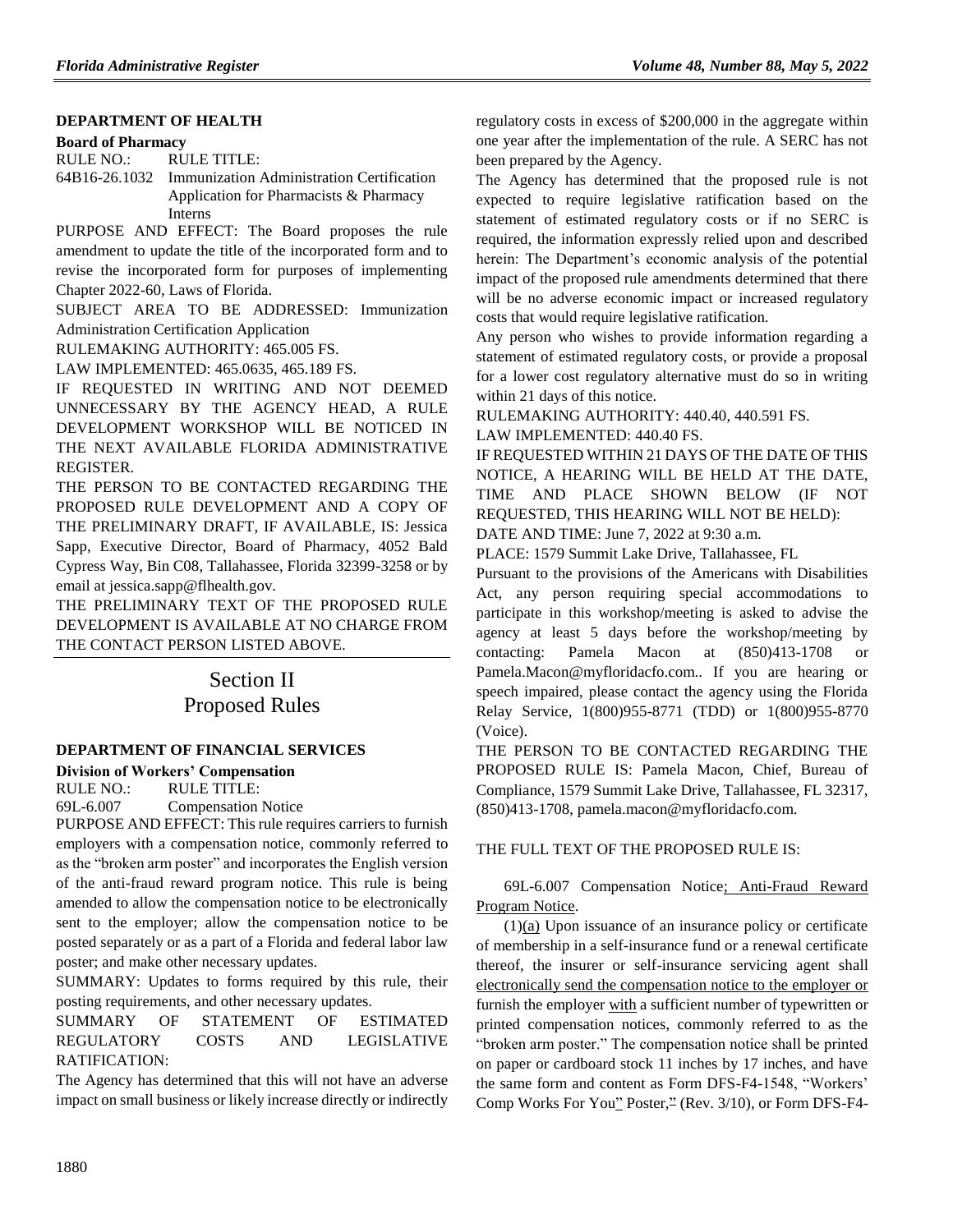2026, "Compensación por accidentes de trabajo labora para usted" Poster, $\frac{3}{10}$ , (Rev. 3/10), which are incorporated herein by reference. Form DFS-F4-1548 can be found at the following link: https://www.flrules.org/gateway/reference.asp?No=Ref or on the Division's website at: https://www.myfloridacfo.com/Division/WC/PublicationsFor msManualsReports/Brochures/Broken\_Arm\_Eng.pdf. Form DFS-F4-2026 can be found at the following link: https://www.flrules.org/gateway/reference.asp?No=Ref-\_\_\_\_; or on the Division's website at: [https://www.myfloridacfo.com/Division/WC/PublicationsFor](https://www.myfloridacfo.com/Division/WC/PublicationsFormsManualsReports/Brochures/Broken_Arm_Span.pdf) [msManualsReports/Brochures/Broken\\_Arm\\_Span.pdf.](https://www.myfloridacfo.com/Division/WC/PublicationsFormsManualsReports/Brochures/Broken_Arm_Span.pdf) The compensation notice may be posted separately or may be included as a part of a Florida and federal labor law poster.

(b) As an alternative to having the Anti-Fraud Reward Program language in the poster itself, the employer may elect to attach the Anti-Fraud Reward Program Notice to the poster on a separate piece of paper, with the same form and content as Form DFS-F4-1603 DFS L2-1549, "Anti-Fraud Reward Program" Notice,<sup>2</sup> (Eff. 2/2022 Rev 12/02), or Form DFS-F4-1604, "Programa de Recompesa en contra del Fraude," (Eff. 2/2022), which are is incorporated herein by reference. Form DFS-F4-1603 can be found at the following link: https://www.flrules.org/gateway/reference.asp?No=Ref-\_\_\_\_; or on the Division's website at: https://www.myfloridacfo.com/Division/WC/pdf/Anti-FraudNotice.pdf. Form DFS-F4-1604 can be found at the following link: https://www.flrules.org/gateway/reference.asp?No=Ref-\_\_\_\_; or on the Division's website at: https://www.myfloridacfo.com/Division/WC/pdf/Anti-FraudNotice-Spanish.pdf.

(2) through (4) No change.

(5) Printers, insurers, self-insurers or self-insurance funds may obtain an electronic version of the art work for the compensation notices and the anti-fraud reward program notices from the Division's website at https://www.myfloridacfo.com/Division/WC/.

Rulemaking Authority 440.40, 440.591 FS. Law Implemented 440.40 FS. History–New 11-20-79, Amended 4-15-81, 1-2-86, Formerly 38F-6.07, Amended 2-2-00, Formerly 38F-6.007, Amended 3-26-03, Formerly 4L-6.007, Amended 1-30-11, 2-15-16,

NAME OF PERSON ORIGINATING PROPOSED RULE: Pamela Macon, Chief, Bureau of Compliance

NAME OF AGENCY HEAD WHO APPROVED THE PROPOSED RULE: Jimmy Patronis, Chief Financial Officer DATE PROPOSED RULE APPROVED BY AGENCY HEAD: April 29, 2022

DATE NOTICE OF PROPOSED RULE DEVELOPMENT PUBLISHED IN FAR: July 12, 2021

# Section III Notice of Changes, Corrections and Withdrawals

## **[DEPARTMENT OF ENVIRONMENTAL PROTECTION](https://www.flrules.org/gateway/department.asp?id=62)**

| RULE NO.:  | RULE TITLE:                                  |
|------------|----------------------------------------------|
| 62-296.405 | Existing Fossil Fuel Steam Generators with   |
|            | Greater than or Equal to 250 Million Btu Per |
|            | Hour Heat Input                              |
|            | NOTICE OF CHANGE                             |
|            |                                              |

Notice is hereby given that the following changes have been made to the proposed rule in accordance with subparagraph 120.54(3)(d)1., F.S., published in Vol. 48 No.56, March 22, 2022, issue of the Florida Administrative Register.

The following changes are made in response to written comments received on April 11, 2022.

62-296.405 Existing Fossil Fuel Steam Generators with Greater than or Equal to 250 Million Btu Per Hour Heat Input.

(1) through (2) No change.

(3) Particulate Matter  $-0.1$  pound per million Btu heat input, as measured by stack test. If compliance is demonstrated with a particulate matter continuous emission monitoring system, then compliance shall be determined on a heat-input weighted 30-operating day rolling average basis, rolled daily, including all periods of operation. Compliance is determined by first summing the total pounds of the pollutant in question emitted from the Unit during an operating day and the previous 29 operating days; second, sum the total heat-input to the Unit in MMBtu during the operating day and the previous 29 operating days; and third, divide the total number of pounds of the pollutant emitted during the 30 operating days by the total heat input during the 30 operating days calculating the arithmetic average of all valid hourly averages occuring within that day (midnight to midnight) and the prior 29 operating days. An operating day is defined as any day (midnight to midnight) when fuel is fired.

(4) Sulfur Dioxide, as measured by fuel sampling. If compliance is demonstrated with a sulfur dioxide continuous emission monitoring system, then compliance shall be determined on a 24-hour block average, including all periods of operation, unless a different averaging period is specified below. Compliance is determined by calculating the arithmetic average of all valid hourly averages occuring within that day.

(a) through (b) No change.

(5) Nitrogen Oxides (expressed as  $NO<sub>2</sub>$ ) – as measured by stack test. If compliance is demonstrated with a nitrogen oxides continuous emission monitoring system, then compliance shall be based on a heat-input weighted 30-operating day rolling average basis, rolled daily, including all periods of operation. Compliance is determined by first summing the total pounds of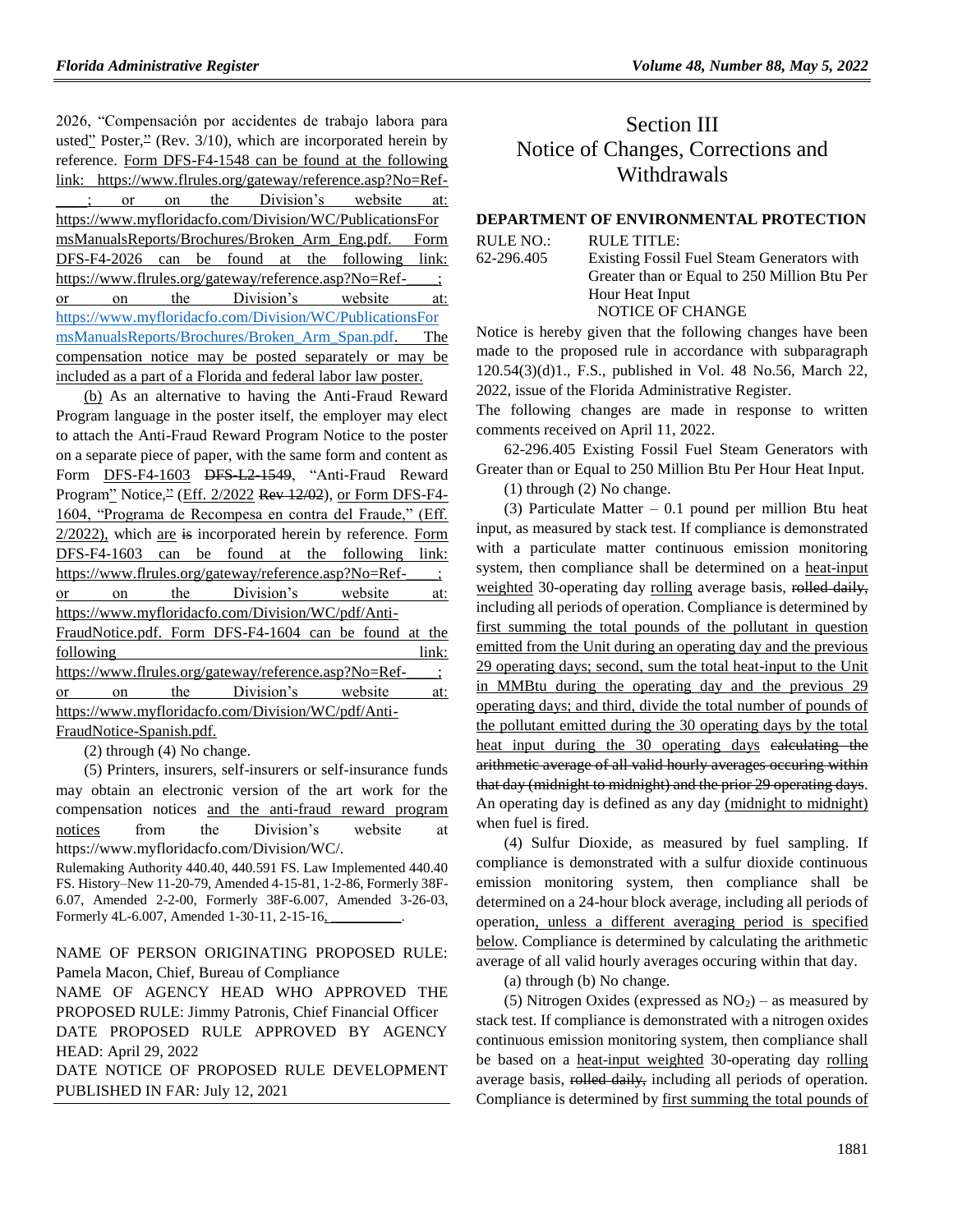the pollutant in question emitted from the Unit during an operating day and the previous 29 operating days; second, sum the total heat-input to the Unit in MMBtu during the operating day and the previous 29 operating days; and third, divide the total number of pounds of the pollutant emitted during the 30 operating days by the total heat input during the 30 operating days calculating the arithmetic average of all valid hourly averages occuring within that day (midnight to midnight) and the prior 29 operating days. An operating day is defined as any day (midnight to midnight) when fuel is fired.

(a) through (d) No change.

(6) through (9) No change.

Rulemaking Authority 403.061 FS. Law Implemented 403.031, 403.061, 403.087 FS. History–Formerly 17-2.600(5), Amended 6-29- 93, Formerly 17-296.405, Amended 11-23-94, 1-1-96, 3-13-96, 3-2- 99, 7-10-14, \_\_\_\_\_\_\_\_.

# Section IV Emergency Rules

# NONE

# Section V Petitions and Dispositions Regarding Rule Variance or Waiver

## [DEPARTMENT OF TRANSPORTATION](https://www.flrules.org/gateway/department.asp?id=14)

RULE NO.: RULE TITLE:

[14-10.004](https://www.flrules.org/gateway/ruleNo.asp?id=14-10.004) Outdoor Advertising Permit Applications, Criteria, and Permit Issuance

The Florida Department of Transportation hereby gives notice: that on May 3, 2022, the Department entered an Order Granting Petition for Variance from paragraph 14-10.004(7)(d), Florida Administrative Code (F.A.C.). On March 4, 2022, Outfront Media, LLC, filed a request for a variance from paragraph 14- 10.004(7)(d), F.A.C., which directs that no sign permit shall be issued for a sign to be located outside the boundaries of an incorporated municipality and within 500 feet of an interchange, intersection at grade, or rest area on the interstate. The Department granted the variance because Outfront Media, LLC has satisfied the requirements for a variance under Section 120.542, Florida Statutes.

A copy of the Order or additional information may be obtained by contacting: Clerk of Agency Proceedings, Department of Transportation, 605 Suwannee Street, MS 58, Tallahassee, Florida 32399-0458, FDOT.AgencyClerk@dot.state.fl.us.

# Section VI Notice of Meetings, Workshops and Public **Hearings**

### [DEPARTMENT OF LEGAL AFFAIRS](https://www.flrules.org/gateway/department.asp?id=2)

The Florida Commission on the Status of Women announces a telephone conference call to which all persons are invited.

DATE AND TIME: Wednesday, May 11, 2022, 2:00 p.m.

PLACE: Please call (850) 414-3300 for instructions on participation.

GENERAL SUBJECT MATTER TO BE CONSIDERED: Essay Contest Task Force.

NOTE: In the absence of quorum, items on this agenda will be discussed as workshop, and notes will be recorded although no formal action will be taken. If you have any questions, please call (850) 414-3300.

A copy of the agenda may be obtained by contacting: Florida Commission on the Status of Women at the Office of the Attorney General, The Capitol, Tallahassee, FL 32399-1050, PHONE: (850)414-3300, FAX: (850)921-4131.

Pursuant to the provisions of the Americans with Disabilities Act, any person requiring special accommodations to participate in this workshop/meeting is asked to advise the agency at least 3 days before the workshop/meeting by contacting: Florida Commission on the Status of Women at the Office of the Attorney General, The Capitol, Tallahassee, FL 32399-1050, PHONE: (850)414-3300, FAX: (850)921-4131. If you are hearing or speech impaired, please contact the agency using the Florida Relay Service, 1(800)955-8771 (TDD) or 1(800)955-8770 (Voice).

If any person decides to appeal any decision made by the Board with respect to any matter considered at this meeting or hearing, he/she will need to ensure that a verbatim record of the proceeding is made, which record includes the testimony and evidence from which the appeal is to be issued.

For more information, you may contact: Florida Commission on the Status of Women at the Office of the Attorney General, The Capitol, Tallahassee, FL 32399-1050, PHONE: (850)414- 3300, FAX: (850)921-4131.

#### [PUBLIC SERVICE COMMISSION](https://www.flrules.org/gateway/department.asp?id=25)

The Florida Public Service Commission announces its Internal Affairs Meeting, to which all interested persons are invited.

DATE AND TIME: Tuesday, May 17, 2022, immediately following the Hurricane Preparedness Workshop which commences at 9:30 a.m. in Joseph P. Cresse Hearing Room 148.

PLACE: Room 148, Betty Easley Conference Center, 4075 Esplanade Way, Tallahassee, Florida.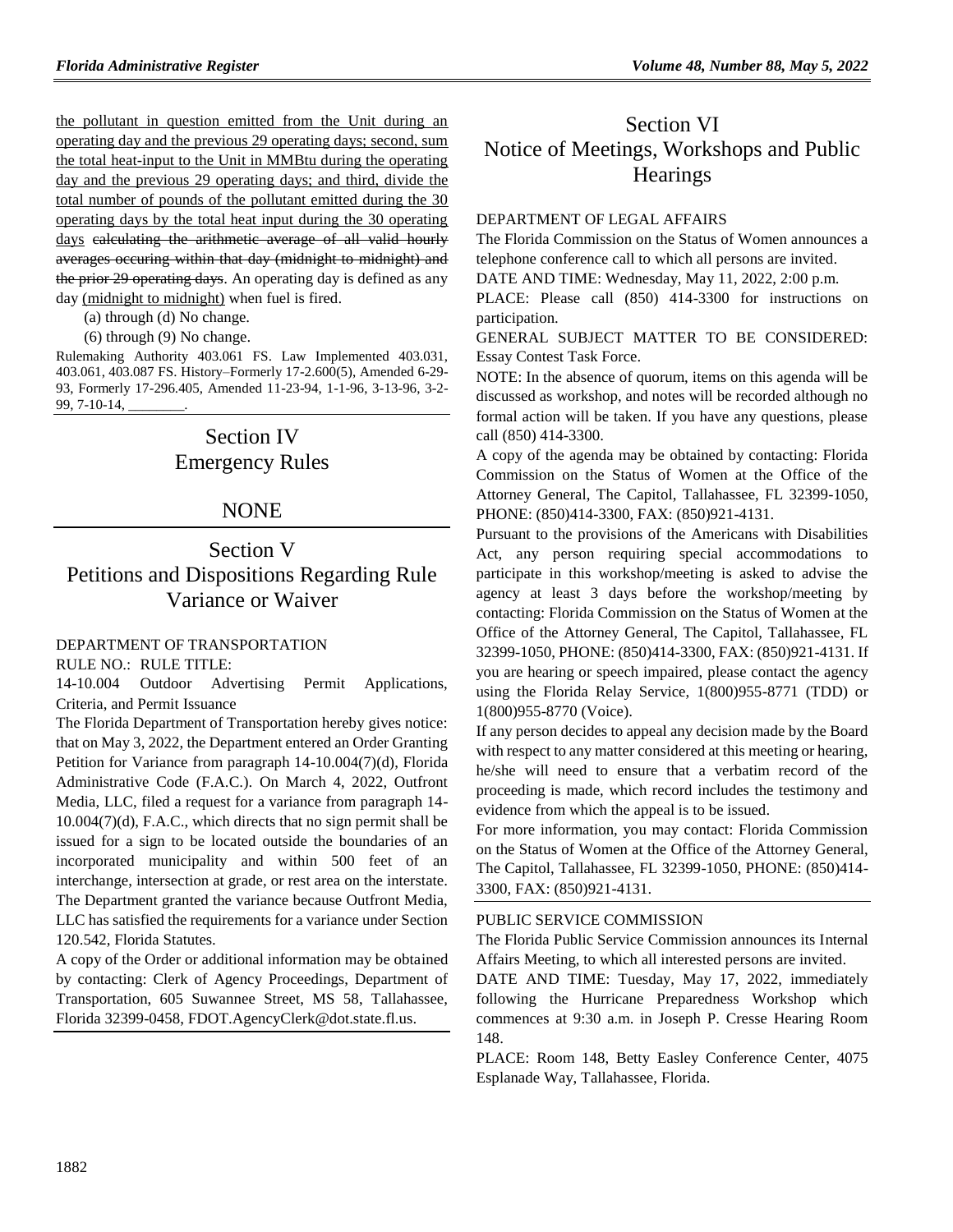GENERAL SUBJECT MATTER TO BE CONSIDERED: To discuss and make decisions on matters affecting Commission operations. Internal Affairs Agendas and FPSC contact information is available at [www.floridapsc.com.](http://www.floridapsc.com/)

ADA: In accordance with the Americans with Disabilities Act, persons needing a special accommodation to participate at this proceeding should contact the Office of Commission Clerk no later than five days prior to the conference at 2540 Shumard Oak Boulevard, Tallahassee, Florida 32399-0850 or 850-413- 6770 (Florida Relay Service, 1-800-955-8770 Voice or 1-800- 955-8771 TDD). Assistive Listening Devices are available upon request from the Office of Commission Clerk, Gerald L. Gunter Building, Room 152.

EMERGENCY CANCELLATION OF MEETING: If a named storm or other disaster requires cancellation of the meeting, Commission staff will attempt to give timely notice. Notice of cancellation will be provided on the Commission's website [\(www.](http://www/)floridapsc.com) under the Hot Topics link on the home page. Cancellation can also be confirmed by calling the Office of Commission Clerk at 850-413-6770.

#### [REGIONAL PLANNING COUNCILS](https://www.flrules.org/gateway/department.asp?id=29)

[South Florida Regional Planning Council](https://www.flrules.org/gateway/organization.asp?id=66)

The South Florida Regional Planning Council announces a public meeting to which all persons are invited.

DATE AND TIME: Monday, May 16, 2022, 10:30 a.m.

PLACE: Physical/Virtual Meeting - "Zoom" by the web or conference call

1 Oakwood Boulevard, Suite 250, Hollywood, FL 33020

Join Zoom Meeting

https://us06web.zoom.us/j/85350919002?pwd=RmJjSUxxNm dQYWx3eXlnMEhyTWE2Zz09

Meeting ID: 853 5091 9002

Passcode: 278926

Find your local number: https://us06web.zoom.us/u/kc9fpLLl0 GENERAL SUBJECT MATTER TO BE CONSIDERED: Review of Comprehensive Plan Amendments received prior to the meeting; General Council Business.

A copy of the agenda may be obtained by contacting: Administration at the South Florida Regional Planning Council, 1 Oakwood Boulevard, Suite 250, Hollywood, Florida 33020; (954) 924-3653; or sfadmin@sfrpc.com.

Pursuant to the provisions of the Americans with Disabilities Act, any person requiring special accommodations to participate in this workshop/meeting is asked to advise the agency at least 5 days before the workshop/meeting by contacting: Administration at the South Florida Regional Planning Council, 1 Oakwood Boulevard, Suite 250, Hollywood, Florida 33020; (954) 924-3653; or sfadmin@sfrpc.com. If you are hearing or speech impaired,

please contact the agency using the Florida Relay Service, 1(800)955-8771 (TDD) or 1(800)955-8770 (Voice).

If any person decides to appeal any decision made by the Board with respect to any matter considered at this meeting or hearing, he/she will need to ensure that a verbatim record of the proceeding is made, which record includes the testimony and evidence from which the appeal is to be issued.

For more information, you may contact: Administration at the South Florida Regional Planning Council, 1 Oakwood Boulevard, Suite 250, Hollywood, Florida 33020; (954) 924- 3653; or sfadmin@sfrpc.com.

[DEPARTMENT OF BUSINESS AND PROFESSIONAL](https://www.flrules.org/gateway/department.asp?id=61)  [REGULATION](https://www.flrules.org/gateway/department.asp?id=61)

[Board of Veterinary Medicine](https://www.flrules.org/gateway/organization.asp?id=270)

The Board of Veterinary Medicine announces a public meeting to which all persons are invited.

DATE AND TIME: Wednesday, May 25, 2022, 1:30 p.m.

PLACE: 1(888)585-9008, Conference Room: 148-951-924, followed by #

GENERAL SUBJECT MATTER TO BE CONSIDERED: Probable Cause Panel meeting portions which may be closed to the public.

A copy of the agenda may be obtained by contacting: Board of Veterinary Medicine, 2601 Blair Stone Rd., Tallahassee, FL 32399, (850)717-1981.

Pursuant to the provisions of the Americans with Disabilities Act, any person requiring special accommodations to participate in this workshop/meeting is asked to advise the agency at least 5 days before the workshop/meeting by contacting: Board of Veterinary Medicine, 2601 Blair Stone Rd., Tallahassee, FL 32399, (850)717-1981. If you are hearing or speech impaired, please contact the agency using the Florida Relay Service, 1(800)955-8771 (TDD) or 1(800)955-8770 (Voice).

If any person decides to appeal any decision made by the Board with respect to any matter considered at this meeting or hearing, he/she will need to ensure that a verbatim record of the proceeding is made, which record includes the testimony and evidence from which the appeal is to be issued.

For more information, you may contact: Board of Veterinary Medicine, 2601 Blair Stone Rd., Tallahassee, FL 32399, (850)717-1981.

# [DEPARTMENT OF BUSINESS AND PROFESSIONAL](https://www.flrules.org/gateway/department.asp?id=61)  [REGULATION](https://www.flrules.org/gateway/department.asp?id=61)

[Florida Real Estate Commission](https://www.flrules.org/gateway/organization.asp?id=283)

The Florida Real Estate Commission announces a public meeting to which all persons are invited.

DATE AND TIME: Friday, May 13, 2022, 9:00 a.m. EST or soonest thereafter.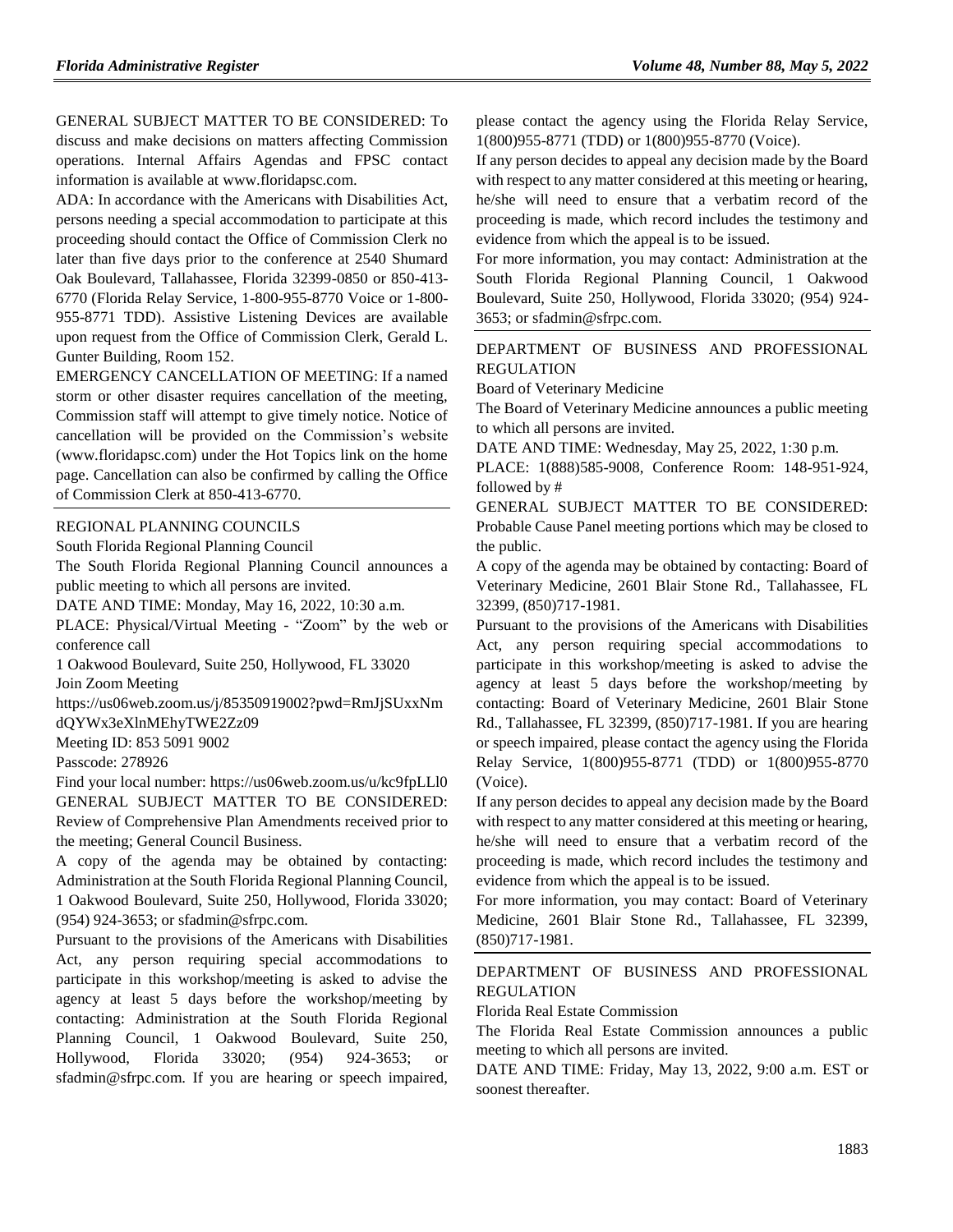PLACE: Zora Neale Hurston Building, North Tower, Suite N901, 400 W. Robinson Street, Orlando, FL 32801. You may attend in person, videoconference by visiting https://attendee.gotowebinar.com/register/2399430560657090 573

or utilizing GoToWebinar App, ID 667-378-115.

GENERAL SUBJECT MATTER TO BE CONSIDERED: Official business of Commission – Real Estate applications and general business. All or part of this meeting may be conducted as a tele/videoconference in order to permit maximum participation of the Commission members or its counsel.

A copy of the agenda may be obtained by contacting: DREFREC@myfloridalicense.com

Pursuant to the provisions of the Americans with Disabilities Act, any person requiring special accommodations to participate in this workshop/meeting is asked to advise the agency at least 5 days before the workshop/meeting by contacting: DREFREC@myfloridalicense.com or 407-481- 5662. If you are hearing or speech impaired, please contact the agency using the Florida Relay Service, 1(800)955-8771 (TDD) or 1(800)955-8770 (Voice).

If any person decides to appeal any decision made by the Board with respect to any matter considered at this meeting or hearing, he/she will need to ensure that a verbatim record of the proceeding is made, which record includes the testimony and evidence from which the appeal is to be issued.

# [DEPARTMENT OF BUSINESS AND PROFESSIONAL](https://www.flrules.org/gateway/department.asp?id=61)  [REGULATION](https://www.flrules.org/gateway/department.asp?id=61)

[Florida Athletic Commission](https://www.flrules.org/gateway/organization.asp?id=285)

The Florida Athletic Commission announces a public meeting to which all persons are invited.

DATE AND TIME: May 24, 2022, 2:00 p.m. Eastern Time.

PLACE: Dial-in number: 1-888-585-9008. When prompted for conference room number, enter 830-360-815, then press #.

GENERAL SUBJECT MATTER TO BE CONSIDERED: Conduct a general business meeting, including license application review, discipline cases, and other miscellaneous matters.

A copy of the agenda may be obtained by contacting: Patrick Cunningham, Executive Director, Florida Athletic Commission at 2601 Blair Stone Road, Tallahassee, FL 32399-1016 or 850- 488-8500.

Pursuant to the provisions of the Americans with Disabilities Act, any person requiring special accommodations to participate in this workshop/meeting is asked to advise the agency at least 24 hours before the workshop/meeting by contacting: Patrick Cunningham, Executive Director, Florida Athletic Commission at 2601 Blair Stone Road, Tallahassee, FL 32399-1016 or 850-488-8500. If you are hearing or speech impaired, please contact the agency using the Florida Relay Service, 1(800)955-8771 (TDD) or 1(800)955-8770 (Voice).

If any person decides to appeal any decision made by the Board with respect to any matter considered at this meeting or hearing, he/she will need to ensure that a verbatim record of the proceeding is made, which record includes the testimony and evidence from which the appeal is to be issued.

For more information, you may contact: Patrick Cunningham, Executive Director, Florida Athletic Commission at 2601 Blair Stone Road, Tallahassee, FL 32399-1016 or 850-488-8500.

## [DEPARTMENT OF ENVIRONMENTAL PROTECTION](https://www.flrules.org/gateway/department.asp?id=62)

The Florida Department of Environmental Protection announces a public meeting to which all persons are invited.

DATE AND TIME: May 13, 2022, 2:00 p.m. PLACE: Webinar:

https://attendee.gotowebinar.com/register/1955004664030544 654

GENERAL SUBJECT MATTER TO BE CONSIDERED: This is a public meeting of interested stakeholders to discuss the Caloosahatchee River and Estuary Basin Management Action Plan (BMAP). The BMAP is the means for implementation of the adopted Total Maximum Daily Load (TMDL). The primary purposes of this meeting are to provide the annual update on the adopted BMAP and discuss the process for developing the 5- Year Review and its components. The public and stakeholders will have an opportunity to view and comment during the meeting by utilizing the following link: https://attendee.gotowebinar.com/register/1955004664030544 654.

A copy of the agenda may be obtained by contacting: Diana Turner at Diana.M.Turner@FloridaDEP.gov.

Pursuant to the provisions of the Americans with Disabilities Act, any person requiring special accommodations to participate in this workshop/meeting is asked to advise the agency at least 48 hours before the workshop/meeting by contacting: Diana Turner at (850) 245-8825. If you are hearing or speech impaired, please contact the agency using the Florida Relay Service, 1(800)955-8771 (TDD) or 1(800)955-8770 (Voice).

#### [DEPARTMENT OF HEALTH](https://www.flrules.org/gateway/department.asp?id=64)

[Division of Medical Quality Assurance](https://www.flrules.org/gateway/organization.asp?id=299)

The Department of Health, Board of Psychology announces a public meeting to which all persons are invited.

DATE AND TIME: July 22, 2022, 8:00 a.m. E.T.

PLACE: CHANGE OF PLACE: Conference Call: 1(888) 585- 9008; then enter Conference Room Number 564-341-766 followed by the # sign.

GENERAL SUBJECT MATTER TO BE CONSIDERED: General Business Meeting.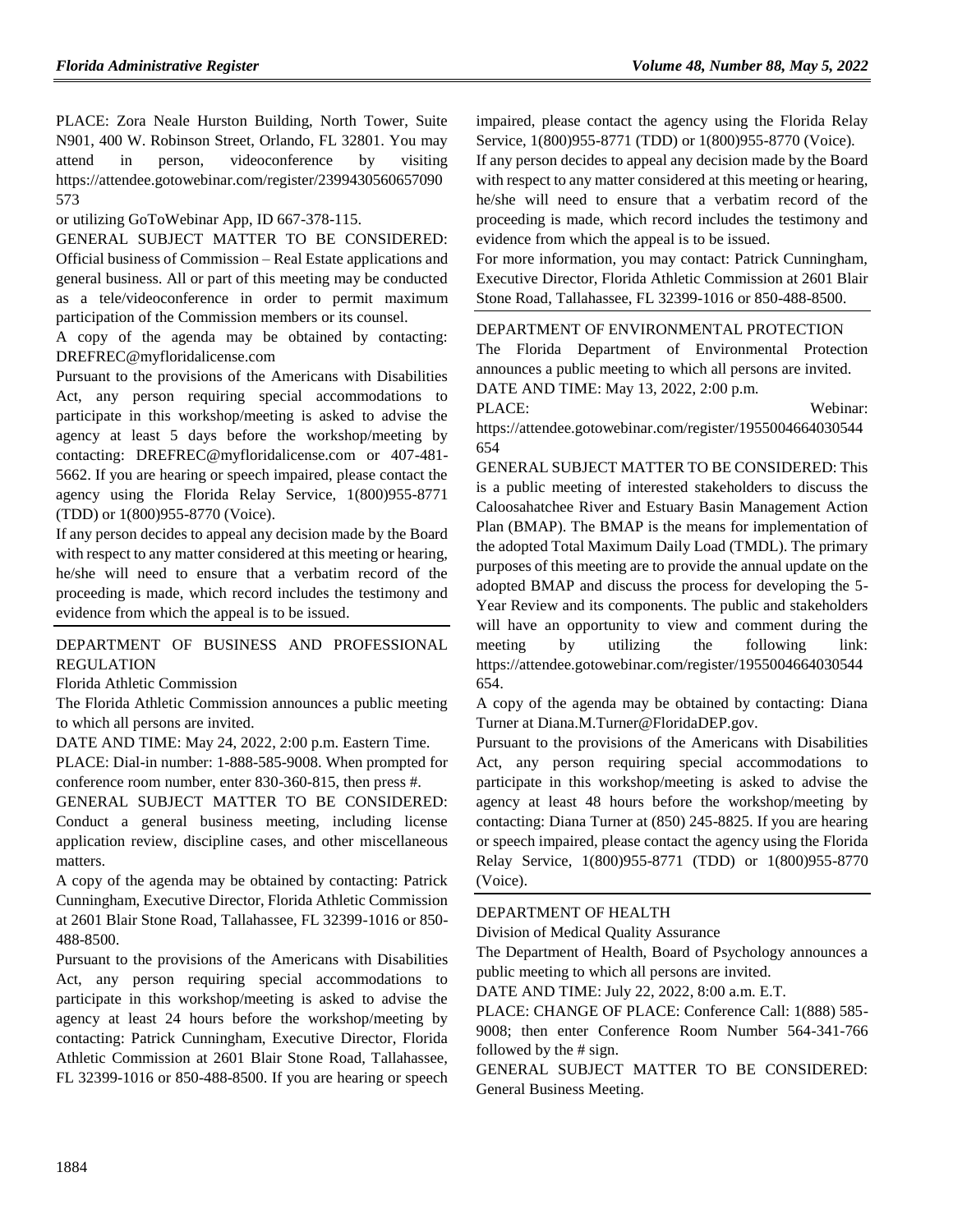A copy of the agenda may be obtained by contacting: The Board of Psychology, 4052 Bald Cypress Way, Bin C05, Tallahassee, FL 32399-3255, by calling the board office at (850) 245-4373 or by visiting the website: http://floridaspsychology.gov/

Pursuant to the provisions of the Americans with Disabilities Act, any person requiring special accommodations to participate in this workshop/meeting is asked to advise the agency at least 7 days before the workshop/meeting by contacting: The Department of Health at (850) 901- 6528. If you are hearing or speech impaired, please contact the agency using the Florida Relay Service, 1(800)955-8771 (TDD) or 1(800)955-8770 (Voice). If you are hearing or speech impaired, please contact the agency using the Florida Relay Service, 1(800)955-8771 (TDD) or 1(800)955-8770 (Voice).

If any person decides to appeal any decision made by the Board with respect to any matter considered at this meeting or hearing, he/she will need to ensure that a verbatim record of the proceeding is made, which record includes the testimony and evidence from which the appeal is to be issued.

### [DEPARTMENT OF CHILDREN AND FAMILIES](https://www.flrules.org/gateway/department.asp?id=65)

The Department of Children and Families announces a public meeting to which all persons are invited.

DATE AND TIME: May 10, 2022, 11:00 a.m.

PLACE: Children's Board, 1002 E Palm Ave., Tampa, FL 33605.

GENERAL SUBJECT MATTER TO BE CONSIDERED: Community Alliance Statutory Members Meeting.

A copy of the agenda may be obtained by contacting: Kalen Graham at kgraham@maryleeshouse.org or (813) 250-6651.

Pursuant to the provisions of the Americans with Disabilities Act, any person requiring special accommodations to participate in this workshop/meeting is asked to advise the agency at least 5 days before the workshop/meeting by contacting: Kalen Graham at kgraham@maryleeshouse.org or (813) 250-6651. If you are hearing or speech impaired, please contact the agency using the Florida Relay Service, 1(800)955- 8771 (TDD) or 1(800)955-8770 (Voice).

#### [DEPARTMENT OF FINANCIAL SERVICES](https://www.flrules.org/gateway/department.asp?id=69)

The Department of Financial Services announces a public meeting to which all persons are invited.

DATE AND TIME: Wednesday, May 11, 2022, 2:00 p.m. – 4:00 p.m., Eastern Daylight Time

PLACE: Department of Financial Services Division of Workers' Compensation 1579 Summit Lake Dr., Conference Room 115, Tallahassee, Florida.

GENERAL SUBJECT MATTER TO BE CONSIDERED: The Florida PALM Executive Steering Committee will meet to discuss the status of the Florida PALM Project. See agenda for meeting details.

A copy of the agenda may be obtained by contacting: the Florida PALM Project website https://myfloridacfo.com/floridapalm/oversight.

Pursuant to the provisions of the Americans with Disabilities Act, any person requiring special accommodations to participate in this workshop/meeting is asked to advise the agency at least 5 days before the workshop/meeting by contacting: Jenifer Hartsfield at (850) 410-9025 or FloridaPALM@myfloridacfo.com. If you are hearing or speech impaired, please contact the agency using the Florida Relay Service, 1(800)955-8771 (TDD) or 1(800)955-8770 (Voice).

For more information, you may contact: or would like to submit public comment regarding the Florida PALM Executive Steering Committee, please email FloridaPALM@myfloridacfo.com.

#### [DEPARTMENT OF FINANCIAL SERVICES](https://www.flrules.org/gateway/department.asp?id=69)

The Department of Financial Services announces a public meeting to which all persons are invited.

DATE AND TIME: Thursday, May 12, 2022, 2:00 p.m. – 4:00 p.m., Eastern Daylight Time

PLACE: Department of Financial Services Division of Workers' Compensation 1579 Summit Lake Dr, Conference Room 115, Tallahassee, Florida.

GENERAL SUBJECT MATTER TO BE CONSIDERED: The Florida PALM Executive Steering Committee will meet to discuss the status of the Florida PALM Project. See agenda for meeting details.

A copy of the agenda may be obtained by contacting: the Florida PALM Project website https://myfloridacfo.com/floridapalm/oversight.

Pursuant to the provisions of the Americans with Disabilities Act, any person requiring special accommodations to participate in this workshop/meeting is asked to advise the agency at least 5 days before the workshop/meeting by contacting: Jenifer Hartsfield at (850) 410-9025 or FloridaPALM@myfloridacfo.com. If you are hearing or speech impaired, please contact the agency using the Florida Relay Service, 1(800)955-8771 (TDD) or 1(800)955-8770 (Voice).

For more information, you may contact: or would like to submit public comment regarding the Florida PALM Executive Steering Committee, please email FloridaPALM@myfloridacfo.com.

#### [WALTON COUNTY HEALTH DEPARTMENT](https://www.flrules.org/gateway/organization.asp?id=1154)

The Walton County Health Dept. announces a public meeting to which all persons are invited.

DATE AND TIME: May 19, 2022, 11:30 a.m.

PLACE: Walton County Health Dept.

GENERAL SUBJECT MATTER TO BE CONSIDERED: Various Board Information.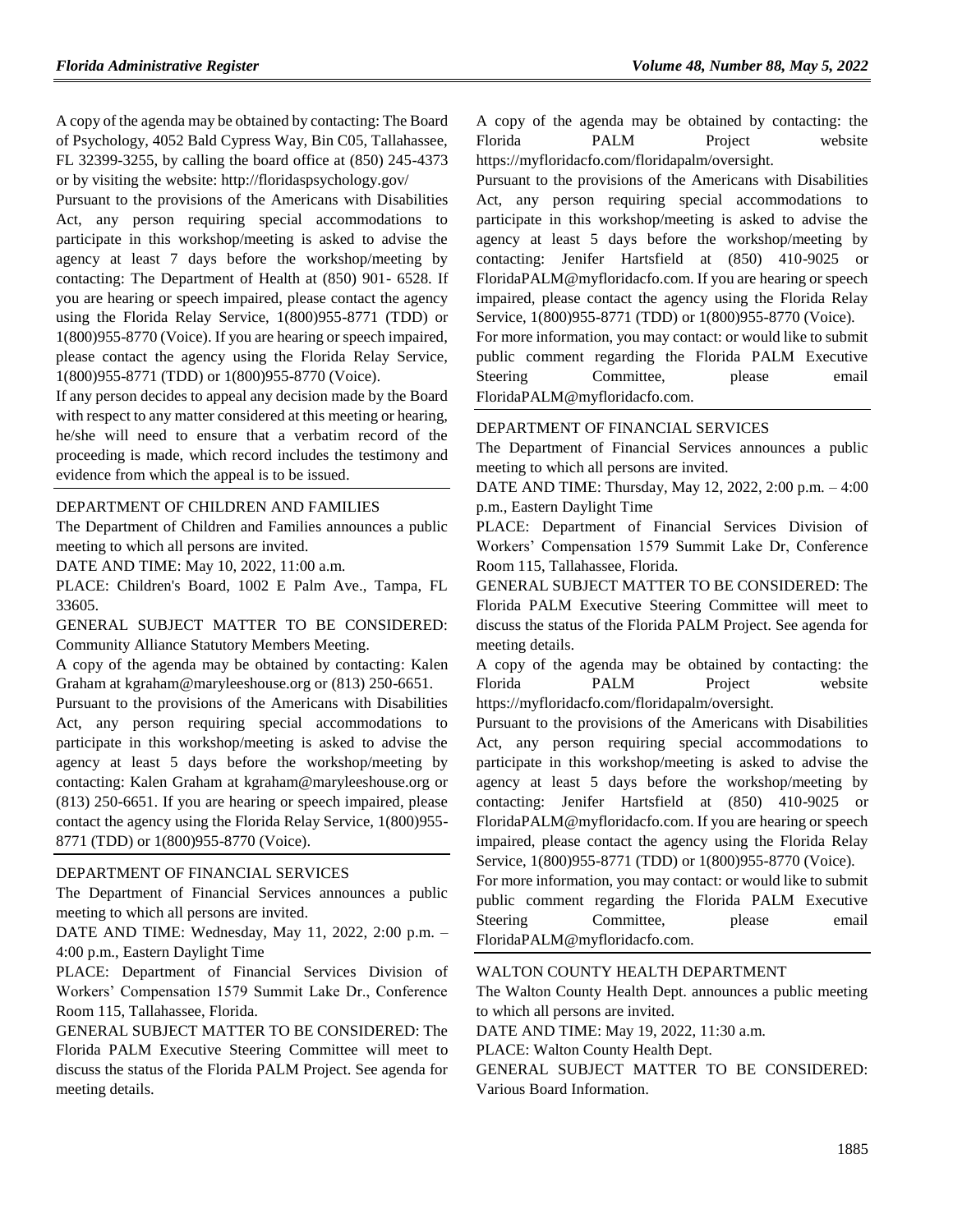A copy of the agenda may be obtained by contacting: Tabatha Walters, 850-892-8015, ext., 6237.

Pursuant to the provisions of the Americans with Disabilities Act, any person requiring special accommodations to participate in this workshop/meeting is asked to advise the agency at least 7 days before the workshop/meeting by contacting: Tabatha Walters 850-892-8015, ext. 6237. If you are hearing or speech impaired, please contact the agency using the Florida Relay Service, 1(800)955-8771 (TDD) or 1(800)955-8770 (Voice).

If any person decides to appeal any decision made by the Board with respect to any matter considered at this meeting or hearing, he/she will need to ensure that a verbatim record of the proceeding is made, which record includes the testimony and evidence from which the appeal is to be issued.

For more information, you may contact: Tabatha Walters, 850- 892-8015, ext. 6237.

#### [SUNSHINE STATE ONE CALL OF FLORIDA](https://www.flrules.org/gateway/organization.asp?id=700)

The Sunshine State One Call of Florida, Inc., d/b/a Sunshine 811 announces a public meeting to which all persons are invited.

DATE AND TIME: Thursday, May 19, 2022, 9:00 a.m. – 5:00 p.m.

PLACE: Sunshine 811 announces their quarterly Committee meetings to which all interested persons are invited to participate.

The meetings will be held by electronic media and in person at the call center. To participate, please click on:

Sunshine 811 Committee Meetings

Hosted by Sunshine 811

https://sunshine811.webex.com/sunshine811/j.php?MTID=m0 d380af44ee3673690d9af5603a9a654

Thursday, May 19, 2022 9:00 am | 9 hours | (UTC-04:00) Eastern Time (US & Canada)

Meeting number: 2630 116 0314

Password: j2KxtvmJm54 (52598865 from video systems)

Join by video system

Dial 26301160314@sunshine811.webex.com

You can also dial 173.243.2.68 and enter your meeting number. Join by phone

+1-415-655-0001 US Toll

1-844-621-3956 United States Toll Free

Access code: 263 011 60314

Need help? Go to: https://help.webex.com.

GENERAL SUBJECT MATTER TO BE CONSIDERED: Operations; Damage Prevention; Legislative Ad-Hoc; Finance; & Executive Committee Meetings: Purpose – regular quarterly meetings to conduct committee business.

|                                 |  |  |  |                |  |  | A copy of the agenda may be obtained by contacting: |               |     |
|---------------------------------|--|--|--|----------------|--|--|-----------------------------------------------------|---------------|-----|
|                                 |  |  |  | AGENDA FOR MAY |  |  | 19                                                  | $\mathcal{X}$ | 20. |
| 2022:www.sunshine811.com/agenda |  |  |  |                |  |  |                                                     |               |     |

For more information, you may contact: Lori Budiani by email: lori.budiani@sunshine811.com

## [SUNSHINE STATE ONE CALL OF FLORIDA](https://www.flrules.org/gateway/organization.asp?id=700)

The Sunshine State One Call of Florida, Inc., d/b/a Sunshine 811 announces a public meeting to which all persons are invited.

DATE AND TIME: Friday, May 20, 2022

Board of Directors (AM) Meeting

9:00 a.m. – 10:30 a.m.

Annual Meeting of Members

10:30 a.m. – 12:00 p.m.

Board of Directors (PM) Meeting

1:00 p.m. – 5:00 p.m.

PLACE: Sunshine 811 Annual and Board of Directors Meetings

Hosted by Sunshine 811

The meetings will be held by both electronic media and in person at the call center. To participate, please click on:

https://sunshine811.webex.com/sunshine811/j.php?MTID=m7 2f8da6ed62ed2690456fb70caea6c0a

Friday, May 20, 2022 9:00 a.m. | 9 hours | (UTC-04:00) Eastern Time (US & Canada)

Meeting number: 2631 918 6917

Password: erVhQiTB252 (37847482 from video systems) Join by video system

Dial 26319186917@sunshine811.webex.com

You can also dial 173.243.2.68 and enter your meeting number. Join by phone

+1-415-655-0001 US Toll

1-844-621-3956 United States Toll Free

Access code: 263 191 86917

Need help? Go to: https://help.webex.com

GENERAL SUBJECT MATTER TO BE CONSIDERED: Sunshine 811 announces their Annual Meeting of Members;

and Board of Directors (AM & PM) meetings to which all interested persons are invited to participate.

Board of Directors (AM) Meeting

9:00 a.m. – 10:30 a.m.

Purpose – regular meeting to conduct Board business.

Annual Meeting of Members

10:30 a.m. – 12:00 p.m.

Purpose – annual meeting of the members to elect Directors of the Corporation.

Board of Directors (PM) Meeting

1:00 p.m. – 5:00 p.m.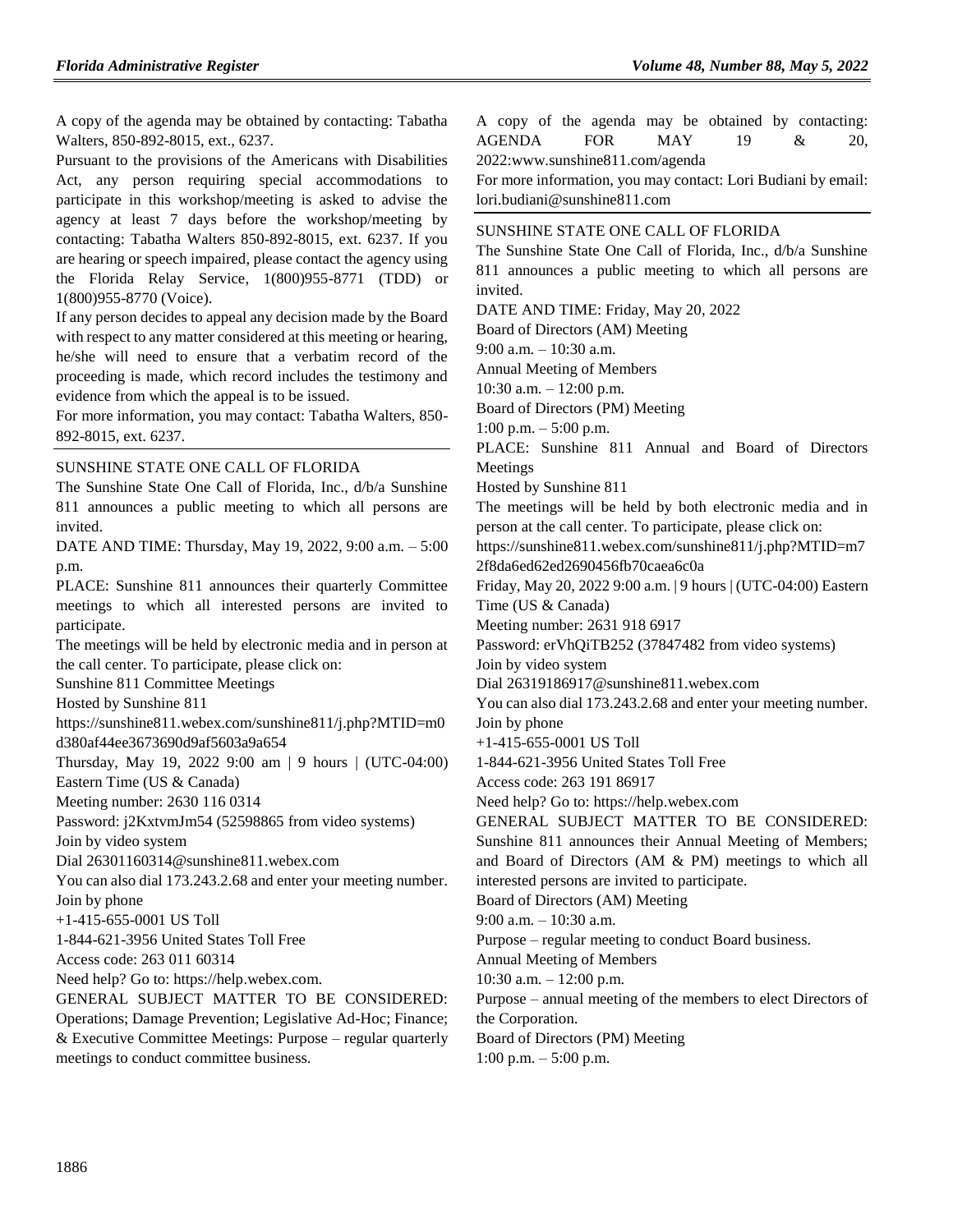Purpose – regular meeting to elect Board officers, appoint committee members, elect committee chairpersons, and conduct Board business.

A copy of the agenda may be obtained by contacting: AGENDA FOR MAY 19 & 20, 2022:www.sunshine811.com/agenda

For more information, you may contact: Lori Budiani, Executive Assistant by email: lori.budiani@sunshine811.com

#### [MRGMIAMI](https://www.flrules.org/gateway/organization.asp?id=981)

The Florida Department of Transportation District Four announces a public meeting to which all persons are invited.

DATE AND TIME: Thursday, May 12, 2022, 5:00 p.m. The Public Meeting will be offered in two different formats: virtual and in-person.

PLACE: To participate in the virtual (online) Public Meeting from your computer, tablet or smartphone please register using the link below:

https://attendee.gotowebinar.com/register/3583152685534589 963

Participants can also use their phone by dialing in to  $+1$  (562) 247-8321; Access code: 313-048-396

The in-person Public Meeting will take place at the City of Delray Beach Swinton Operations Complex located at 434 South Swinton Avenue, Delray Beach, FL 33444. The latest social distance guidelines will be followed.

GENERAL SUBJECT MATTER TO BE CONSIDERED: The Florida Department of Transportation (FDOT) District Four will hold a Public Meeting for a roadway improvement project along State Road (SR) A1A from south of County Road (CR) 782/East Linton Boulevard to north of SR 806/East Atlantic Avenue, in Palm Beach County. The project identification number is 447662-1-52-01. The Public Meeting will be offered in two different formats: virtual and in-person.

Both formats will consist of a formal presentation followed by a question-and-answer session. Staff will be available to answer questions and provide assistance. Comments and questions will be responded to in the order received. If your question is not responded to during the event, a response will be provided in writing following the Meeting. Questions and comments may also be submitted prior to the Meeting by emailing the Project Manager.

A copy of the agenda may be obtained by contacting: FDOT Project Manager, Ms. Haiyan Ou, P.E., at (954) 777-4641 or via email at: haiyan.ou@dot.state.fl.us. Public participation is solicited without regard to race, color, national origin, age, sex, religion, disability or family status.

Pursuant to the provisions of the Americans with Disabilities Act, any person requiring special accommodations to participate in this workshop/meeting is asked to advise the agency at least 7 days before the workshop/meeting by contacting: Ms. Haiyan Ou, P.E. at (954) 777-4641 or in writing at FDOT, 3400 West Commercial Boulevard, Fort Lauderdale, Florida 33309 or by email at: haiyan.ou@dot.state.fl.us. If you are hearing or speech impaired, please contact the agency using the Florida Relay Service, 1(800)955-8771 (TDD) or 1(800)955-8770 (Voice).

For more information, you may contact: FDOT Project Manager, Ms. Haiyan Ou, P.E., at (954) 777-4641 or via email at: haiyan.ou@dot.state.fl.us.

## [THE VALERIN GROUP, INC.](https://www.flrules.org/gateway/organization.asp?id=1012)

The Florida Department of Transportation (FDOT) announces a public meeting to which all persons are invited.

DATE AND TIME: Thursday, May 12, 2022, 5:30 p.m.

PLACE: Virtually on GoToWebinar; By phone at 877-568- 4108 with passcode 846-188-418; In-Person at the Eustis Community Center.

GENERAL SUBJECT MATTER TO BE CONSIDERED: A public meeting will be held regarding plans for two projects on State Road (S.R.) 19 from north of Stevens Avenue to County Road (C.R.) 452 (Financial Project Identification (FPID) Nos.: 445297-1 and 445686-1).

Together, the two projects will repave this segment of S.R. 19 and enhance safety for drivers and pedestrians throughout the corridor. The public meeting is being held to present information and receive community feedback.

The Department is offering multiple ways for the community to participate in the meeting. All participants, regardless of platform they choose, will receive the same information on the proposed project.

Virtual Option: Interested persons may join the Virtual Public Meeting (VPM) from a computer, tablet, or mobile device. A VPM is a free live presentation or webinar over the internet. For this option, advance registration is required by visiting https://fdot.cc/State\_Road\_19\_Eustis. Once registered, participants will receive a confirmation email containing information about joining the meeting online. Please note, Internet Explorer cannot be used to register or attend this webinar. If joining online, please allow adequate log-in time to view the presentation in its entirety.

Phone Option (Listen Only): Participants may join the meeting in listen-only mode by dialing 877-568-4108 and entering the passcode 846-188-418 when prompted.

In-Person Option: Participants may attend in person by going to Eustis Community Center, 601 Northshore Drive, Eustis, FL 32726. If attending in person, please remember to follow all safety and sanitation guidelines. If you are feeling unwell, please consider attending the meeting virtually or by phone.

All meeting materials, including the presentation, will be available on the project websites at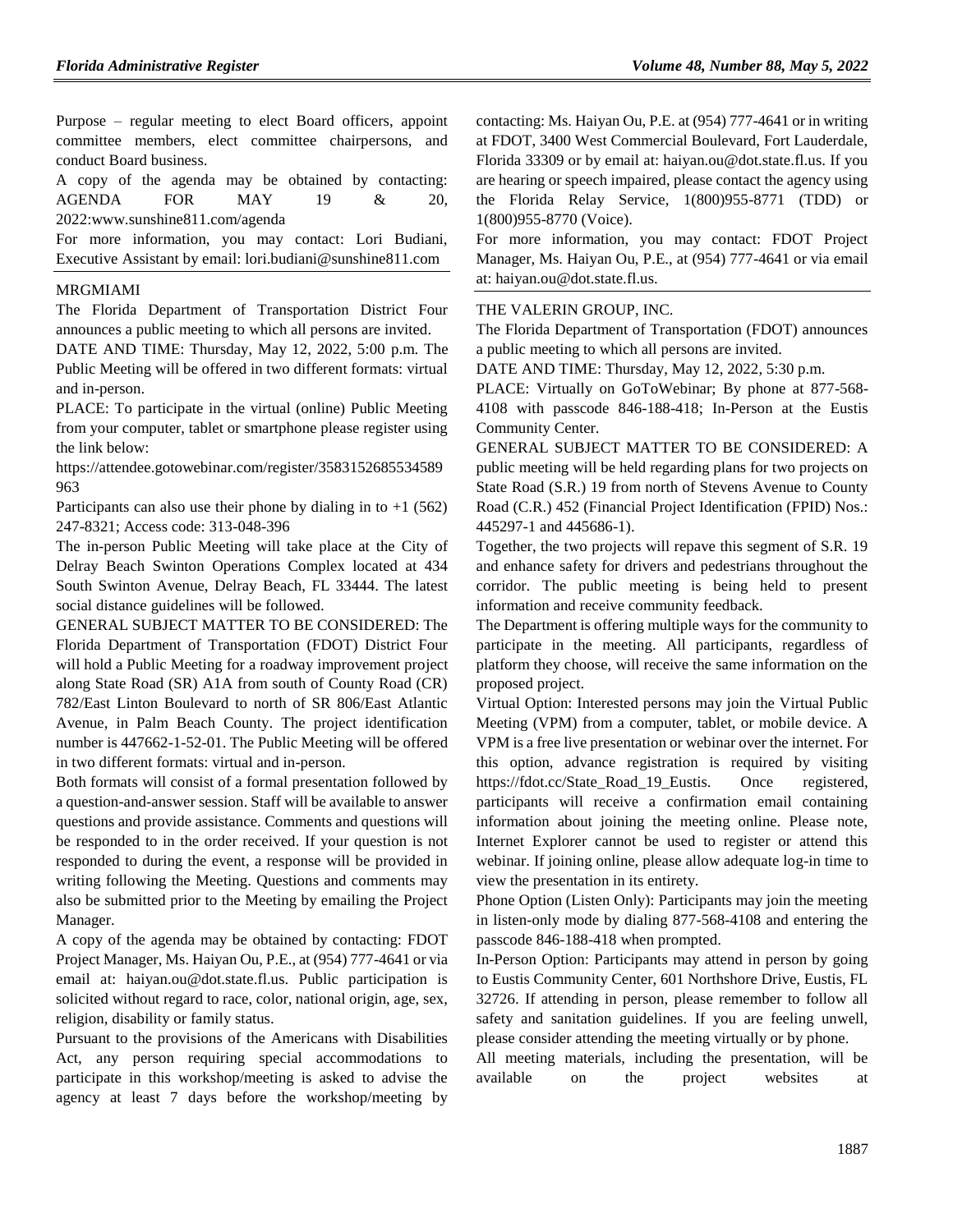www.cflroads.com/project/445297-1 and www.cflroads.com/project/445686-1 prior to the meeting.

FDOT is sending notices to all property owners, business owners, interested persons and organizations to provide the opportunity to offer comments and express their views regarding this project and the proposed improvements.

Public participation is solicited without regard to race, color, national origin, age, sex, religion, disability, or family status. Persons wishing to express their concerns relative to FDOT compliance with Title VI may do so by contacting Jennifer Smith, FDOT District Five Title VI Coordinator, at Jennifer.Smith2@dot.state.fl.us.

Pursuant to the provisions of the Americans with Disabilities Act, any person requiring special accommodations (free of charge) to participate in this workshop/meeting is asked to advise the agency at least seven (7) days before the workshop/meeting by contacting: Erin Kleinfelt, Public Involvement Consultant at 407-764-0006, or by email at Erin@Valerin-Group.com. If you are hearing or speech impaired, please contact us by using the Florida Relay Service, 1-800-955-8771 (TDD) or 1-800-955-8770 (Voice)

A copy of the agenda may be obtained by contacting: Not applicable.

For more information, you may contact: For more information, you may contact: FDOT Project Manager Ty Garner by phone at 386-943-5299, by email at Ty.Garner@dot.state.fl.us, or U.S. mail at Florida Department of Transportation, 719 S. Woodland Blvd., M.S. 542, DeLand, FL 32720. Information about these projects is also available online at www.cflroads.com. Simply type 445297-1 or 445686-1 in the search box, click "go" and then select the project. We encourage you to participate in the S.R. 19 Improvements Project public meeting.

# Section VII Notice of Petitions and Dispositions Regarding Declaratory Statements

# [DEPARTMENT OF HEALTH](https://www.flrules.org/gateway/department.asp?id=64)

## [Board of Nursing](https://www.flrules.org/gateway/organization.asp?id=332)

NOTICE IS HEREBY GIVEN that the Board of Nursing has received the petition for declaratory statement from Angela Dvoroznak, RN, on May 3, 2022. The petition seeks the agency's opinion as to the applicability of Section  $464.003(19)(b)$ , F.S., as it applies to the petitioner.

The Petitioner seeks a Declaratory Statement from the Board as to whether it is within the scope of practice for a Registered Nurse to evacuate and drain a post-surgical seroma on patients at Petitioner's place of employment, a plastic surgery office. Except for good cause shown, motions for leave to intervene must be filed within 21 days after the publication of this notice.

A copy of the Petition for Declaratory Statement may be obtained by contacting: Joe R. Baker, Jr., Executive Director, Board of Nursing, 4052 Bald Cypress Way, Bin #C02, Tallahassee, Florida 32399, info@floridasnursing.gov, or by telephone at (850) 245-4125.

# Section VIII Notice of Petitions and Dispositions Regarding the Validity of Rules

Notice of Petition for Administrative Determination has been filed with the Division of Administrative Hearings on the following rules:

# NONE

Notice of Disposition of Petition for Administrative Determination has been filed with the Division of Administrative Hearings on the following rules:

# **NONE**

Section IX Notice of Petitions and Dispositions Regarding Non-rule Policy Challenges

# NONE

Section X Announcements and Objection Reports of the Joint Administrative Procedures **Committee** 

# NONE

Section XI Notices Regarding Bids, Proposals and Purchasing

# **NONE**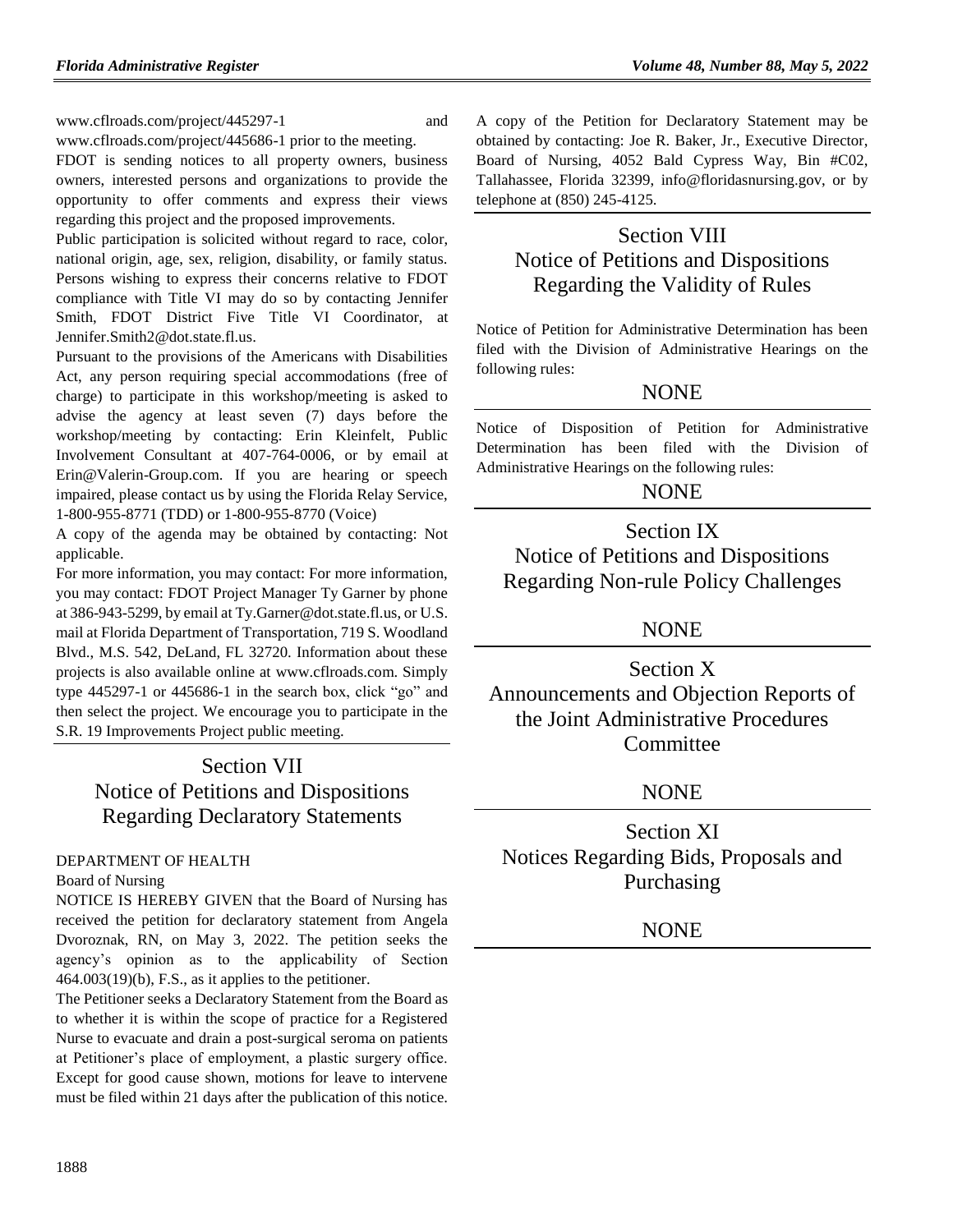# Section XII Miscellaneous

### [DEPARTMENT OF STATE](https://www.flrules.org/gateway/department.asp?id=1)

Index of Administrative Rules Filed with the Secretary of State Pursuant to subparagraph  $120.55(1)(b)6. - 7$ ., F.S., the below list of rules were filed in the Office of the Secretary of State between 3:00 p.m., Thursday, April 28, 2022 and 3:00 p.m., Wednesday, May 4, 2022.

| Rule No.     | <b>File Date</b> | <b>Effective</b><br><b>Date</b> |
|--------------|------------------|---------------------------------|
| 5K-10.006    | 5/2/2022         | 5/22/2022                       |
| 12-24.001    | 5/3/2022         | 5/23/2022                       |
| 12-24.003    | 5/3/2022         | 5/23/2022                       |
| 12-29.001    | 5/3/2022         | 5/23/2022                       |
| 12-29.002    | 5/3/2022         | 5/23/2022                       |
| 12-29.003    | 5/3/2022         | 5/23/2022                       |
| 12-29.004    | 5/3/2022         | 5/23/2022                       |
| 12-29.005    | 5/3/2022         | 5/23/2022                       |
| 12A-13.007   | 5/3/2022         | 5/23/2022                       |
| 12A-13.0075  | 5/3/2022         | 5/23/2022                       |
| 12A-16.002   | 5/3/2022         | 5/23/2022                       |
| 12A-16.004   | 5/3/2022         | 5/23/2022                       |
| 12A-16.005   | 5/3/2022         | 5/23/2022                       |
| 12A-16.006   | 5/3/2022         | 5/23/2022                       |
| 12A-16.008   | 5/3/2022         | 5/23/2022                       |
| 12A-19.100   | 5/3/2022         | 5/23/2022                       |
| 12B-4.052    | 5/3/2022         | 5/23/2022                       |
| 12B-5.150    | 5/3/2022         | 5/23/2022                       |
| 12B-5.600    | 5/3/2022         | 5/23/2022                       |
| 12B-7.008    | 5/3/2022         | 5/23/2022                       |
| 12B-8.003    | 5/3/2022         | 5/23/2022                       |
| 12C-1.051    | 5/3/2022         | 5/23/2022                       |
| 64B4-7.007   | 5/2/2022         | 4/1/2023                        |
| 64B15-14.007 | 4/29/2022        | 5/19/2022                       |

| 65D-30.0142                       | 4/29/2022                                                                        | 5/19/2022                       |
|-----------------------------------|----------------------------------------------------------------------------------|---------------------------------|
| 73B-11.0191                       | 4/28/2022                                                                        | 5/18/2022                       |
| 73B-11.0201                       | 4/28/2022                                                                        | 5/18/2022                       |
|                                   | <b>LIST OF RULES AWAITING LEGISLATIVE</b>                                        |                                 |
|                                   | APPROVAL SECTIONS 120.541(3), 373.139(7)<br>AND/OR 373.1391(6), FLORIDA STATUTES |                                 |
|                                   |                                                                                  |                                 |
| Rule No.                          | <b>File Date</b>                                                                 | <b>Effective</b><br><b>Date</b> |
|                                   |                                                                                  |                                 |
| 5K-4.020                          | 12/10/2021                                                                       | **/**/****                      |
| 5K-4.035                          | 12/10/2021                                                                       | **/**/****                      |
| 5K-4.045                          | 12/10/2021                                                                       | **/**/****                      |
| 60FF1-5.009                       | 7/21/2016                                                                        | **/**/****                      |
| 60P-1.003                         | 12/8/2021                                                                        | **/**/****                      |
| 60P <sub>2</sub> .00 <sub>2</sub> | 11/5/2019                                                                        | **/**/****                      |
| 60P-2.003                         | 11/5/2019                                                                        | **/**/****                      |
| 62-600.405                        | 11/16/2021                                                                       | **/**/****                      |
| 62-600.705                        | 11/16/2021                                                                       | **/**/****                      |
| 62-600.720                        | 11/16/2021                                                                       | **/**/****                      |
| 64B8-10.003                       | 12/9/2015                                                                        | **/**/****                      |
| 65C-9.004                         | 3/31/2022                                                                        | **/**/****                      |
| 69L-7.020                         | 10/22/2021                                                                       | $**$ ** /** ***                 |

# [DEPARTMENT OF HIGHWAY SAFETY AND MOTOR](https://www.flrules.org/gateway/department.asp?id=15)  [VEHICLES](https://www.flrules.org/gateway/department.asp?id=15)

[Division of Motor Vehicles](https://www.flrules.org/gateway/organization.asp?id=42)

Establishment of Golf Domains LLC dba Revel Golf Cars, linemake STAR

Notice of Publication for a New Point

Franchise Motor Vehicle Dealer in a County of More than 300,000 Population

Pursuant to Section 320.642, Florida Statutes, notice is given that Star EV Corporation, intends to allow the establishment of Golf Domains LLC dba Revel Golf Cars, as a dealership for the sale of low-speed vehicle manufactured by Star EV Corporation (line-make STAR) at 13830 Gran Bay Parkway, Jacksonville (Duval County), Florida 32258, on or after June 4, 2022.

The name and address of the dealer operator(s) and principal investor(s) of Golf Domains LLC dba Revel Golf Cars are dealer operator(s): Benjamin Knox, 13830 Gran Bay Parkway, Jacksonville, Florida 32258-6544; principal investor(s):